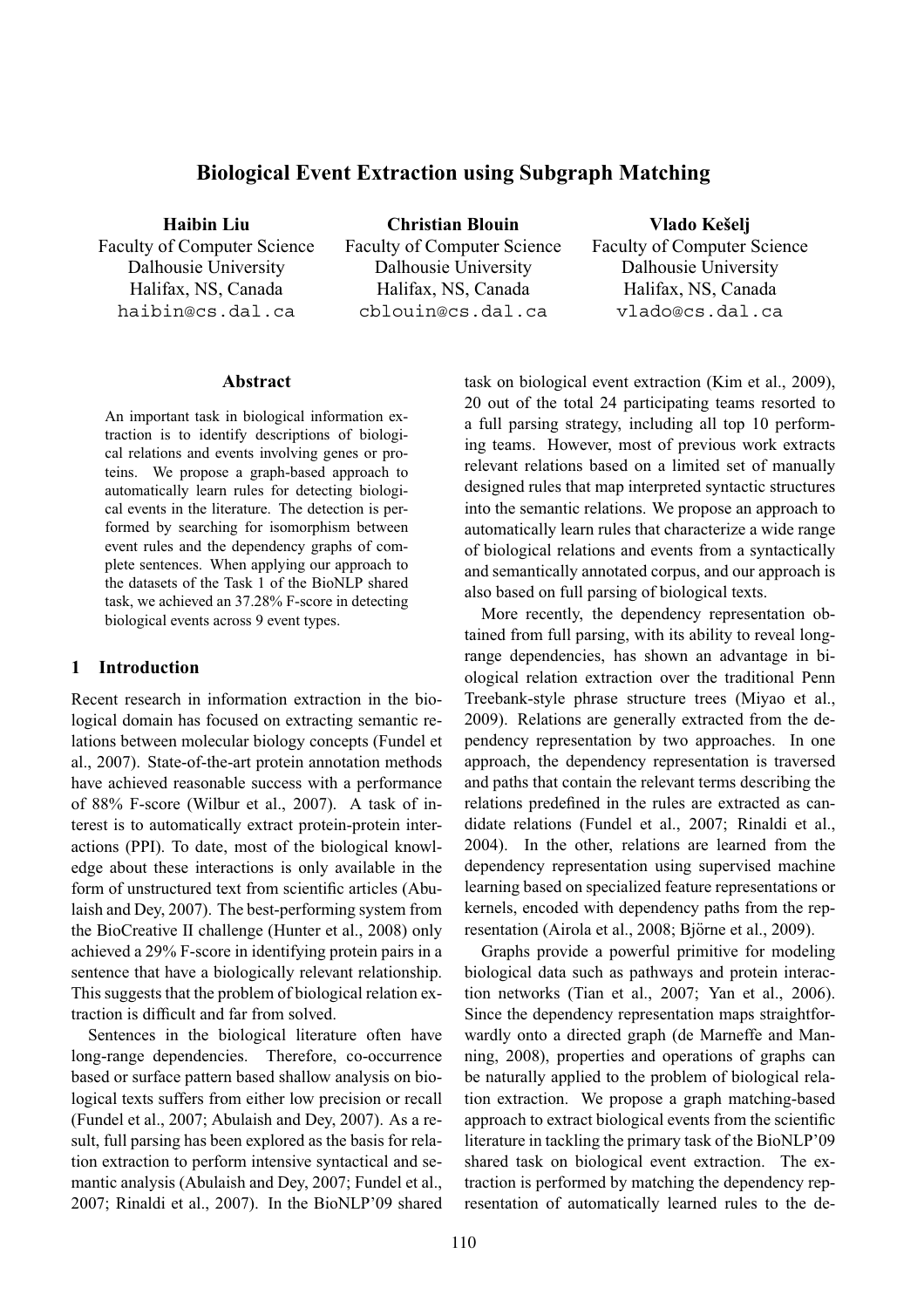pendency representation of biological sentences. This process is treated as a subgraph matching problem, which corresponds to the search for a subgraph isomorphic to a rule graph within a sentence graph.

The rest of the paper is organized as follows: In Section 2, we introduce the BioNLP'09 shared task on event extraction. Section 3 describes our subgraph matching-based event extraction method. Sections 4 elaborates the implementation details. Performance is evaluated in Section 5. Finally, Section 6 summarizes the paper and introduces future work.

# **2 BioNLP'09 Shared Task**

The BioNLP'09 shared task (Kim et al., 2009) focused on the recognition of biological events that appear in the biological literature. When a biological event is described in text, we can analyze it by recognizing an *event type*, the *event trigger*, one or more *event arguments*, and the *source text* (ST), where the event is described. The source text is composed of *tokens*, which are defined as finite strings of characters from a finite alphabet. The *alphabet* is a finite set of symbols Σ. Tokens come from  $W$ , the set of all finite strings of characters from  $\Sigma$ , i.e.,  $W = \Sigma^{+}$ . The source text is a finite sequence of tokens, i.e., any member of  $W^*$ . We define a *biological event* in a way consistent with the shared task, which is as follows:

**Definition 1.** A biological event is a four-tuple  $e =$ (*Type*, *Trigger*, *Arguments*, *ST*). *ST*  $\in$  *W*<sup>\*</sup>, called the *source text*, is a sequence of tokens that contains the event; *Type*  $\in$   $T_e$  is an event type from a finite set of event types Te; *Trigger* is a substring of tokens from *ST* that signals the event; *Arguments* is a non-empty, finite set of pairs  $(l, a)$  where  $l \in L$  is a label from a finite set of semantic role labels L, and a is a token from *ST*, or another biological event.

For the shared task,  $T_e$  consists of nine event types defined in Table 1, and  $L = \{$  Theme, Cause $\}$ . A *gold event* denotes a biological event where all the information has been manually annotated by domain experts.

The primary task of the shared task was to detect biological events such as protein binding and phosphorylation, given only the annotation of protein names. It was required to extract type, trigger, and primary arguments of each event. This task is an example of extraction of semantically typed, complex events for which the arguments can also be other events. We focus on the primary task and propose a graph matching-based method to cope with the problem.

## **3 Subgraph Matching-based Event Extraction**

## **3.1 Dependency Representation**

The dependency representation is designed to provide a simple description of the grammatical relationships in a sentence that can be effectively used to extract textual relations (de Marneffe and Manning, 2008).

The dependency representation of a sentence is formed by tokens in the sentence and the binary relations between them. A single dependency relation is represented as *relation*(*governor*, *dependent*), where *governor* and *dependent* are tokens, and *relation* is a type of the grammatical dependency relation. A dependency representation is essentially a labeled directed graph, which is named *dependency graph*.

#### **3.2 Event Rule Induction**

A *biological event rule* is defined as follows:

**Definition 2.** A biological event rule is a pair  $r = (e, G_r)$ .  $G_r = (V_r, E_r)$  is a dependency graph, which characterizes the contextual structure of events. e = (*Type*, *Trigger*, *Arguments*) encodes a detailed event frame, where *Type* is the event type, *Trigger* =  $\{(t_1,v_1), (t_2,v_2), \cdots\}$  records the event trigger and is a non-empty finite sequence of tokens associated with nodes in  $G_r$ , i.e., *Trigger*  $\in (W \times V_r)^+$ , and *Arguments* = { $(t_1, l_1, v_1)$ ,  $(t_2, l_2, v_2)$ ,  $\cdots$ } records the event arguments and is a non-empty finite sequence of tokens associated with semantic role labels and nodes in  $G_r$ , i.e., *Arguments*  $\in (W \times L \times V_r)^+$ .

The biological event rules are learned from labeled training sentences using the following induction method. Starting with the dependency graph of each training sentence, the directions of edges are first removed so that the directed graph is transformed into an undirected graph, where a path must exist between any two nodes since the graph is always connected. For each gold event, the shortest dependency path in the undirected graph connecting the event trigger nodes to each event argument node is selected. The union of all shortest dependency paths is then computed for each event, and the original directed dependency representation of the path union is retrieved and used as the graph representation of the event.

For multi-token event triggers, the shortest dependency path connecting the node of every trigger token to the node of each event argument is selected, and the union of the paths is then computed for each trigger. For regulation events, when a sub-event is used as an argument, only the type and the trigger of the sub-event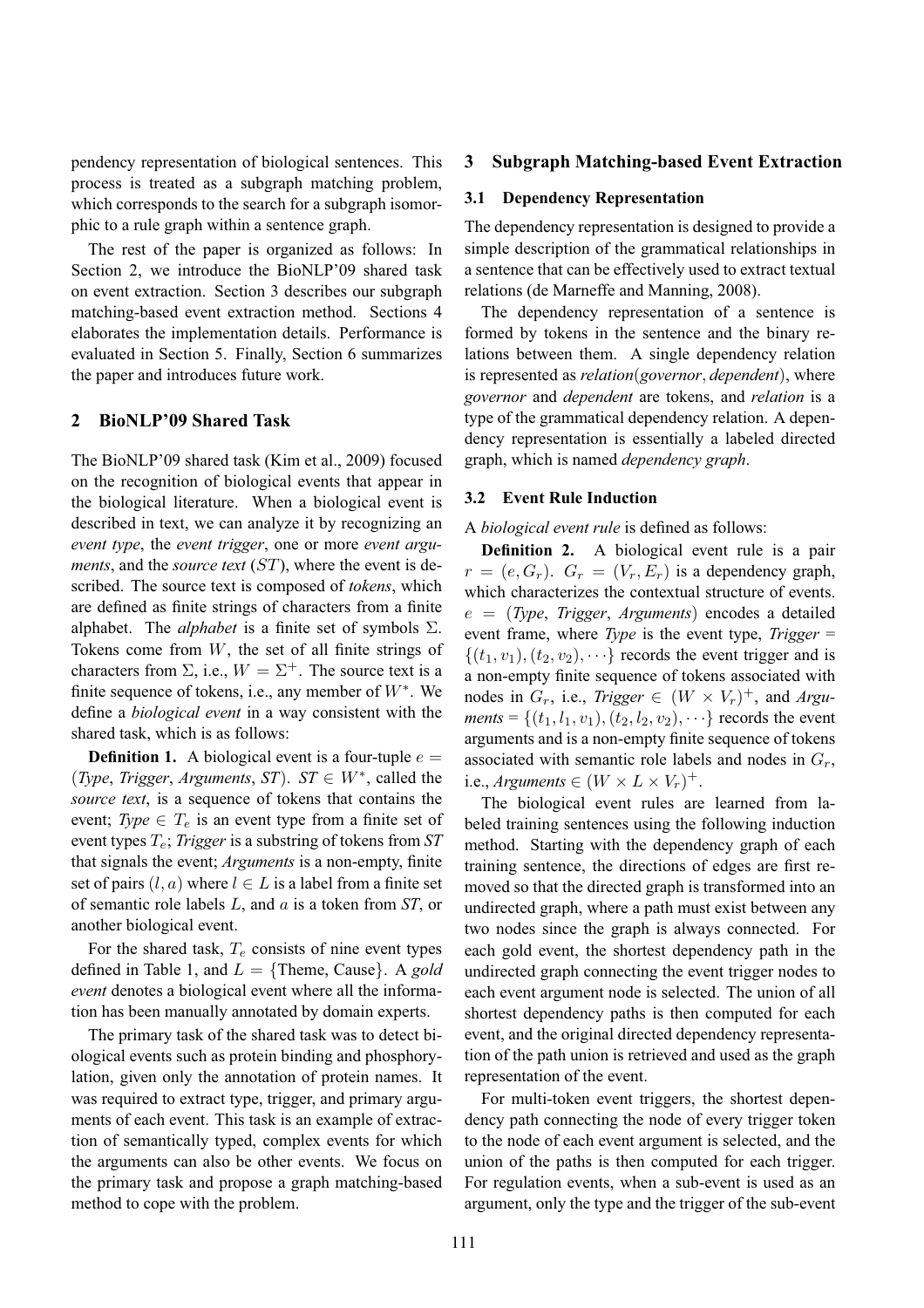are preserved as the argument of the main events. The shortest dependency path is extracted so as to connect the trigger nodes of the main event to the trigger nodes of the sub-event. In case that there exists more than one shortest path, all of the paths are considered. As a result, each gold event is transformed into the form of a biological event rule. The obtained rules are categorized in terms of the nine event types of the task.

### **3.3 Sentence Matching**

We propose a sentence matching approach to attempt to match event rules to each testing sentence. Since the event rules and the sentences all possess a dependency graph, the matching process is a subgraph matching problem, which corresponds to the search for a subgraph isomorphic to an event rule graph within the graph of a testing sentence. This problem is also called *subgraph isomorphism*, defined in this work as follows:

**Definition 3.** An event rule graph  $G_r = (V_r, E_r)$ is isomorphic to a subgraph of a sentence graph  $G_s =$  $(V_s, E_s)$ , denoted by  $G_r \cong S_s \subseteq G_s$ , if there is an injective mapping  $f : V_r \to V_s$  such that, for every directed pair of nodes  $v_i, v_j \in V_r$ , if  $(v_i, v_j) \in E_r$  then  $(f(v_i), f(v_j)) \in E_s$ , and the edge label of  $(v_i, v_j)$  is the same as the edge label of  $(f(v_i), f(v_j))$ .

The subgraph isomorphism problem is NP-complete (Cormen et al., 2001). Considering that the graphs of rules and sentences involved in our matching process are small, a simple subgraph matching algorithm using a backtracking approach is appropriate. It is named "Injective Graph Embedding Algorithm" and designed based on the Huet's graph unification algorithm (Huet, 1975). The main and the recursive part of the algorithm are formalized in Algorithm 1 and Algorithm 2.

For each sentence, the algorithm returns all the matched rules together with the corresponding injective mappings from rule nodes to sentence tokens. Biological events are then extracted by applying the event descriptions of tokens in each matched rule such as the type to the corresponding tokens of the sentence. In practice, it only takes the algorithm a couple of seconds to return the results.

# **4 Implementation**

We assume that a sentence is a suitable level of text granularity in event extraction. The target text is first segmented into sentences. Then, each sentence is tokenized with whitespace separating tokens. We require that every protein be separated from surrounding text and become one individual token. All the protein

## **Algorithm 1** Main algorithm

**Input:** Dependency graph of a testing sentence s,  $G_s = (V_s, E_s)$ where  $V_s$  is the set of nodes and  $E_s$  is the set of edges of the graph; a finite set of biological event rules  $R =$  $\{r_1, r_2, \cdots, r_i, \cdots\}$ , where  $r_i = (e_i, G_{r_i})$ .  $G_{r_i} =$  $(V_{r_i}, E_{r_i})$  is the dependency graph of  $r_i$ .

**Output:** MR : a set of biological event rules from R matched with s together with the injective mapping

**Main algorithm:**

- 1:  $MR \leftarrow \emptyset$ 2: **for all**  $r_i \in R$  **do**
- 
- 3:  $\vert st_{r_i} \leftarrow \text{StartNode}(G_{r_i})$ ) //StartNode finds the start
- 4:  $\big| / \text{node} \, st_{r_i} \text{ of the rule graph } G_{r_i}$
- 5:  $\left| ST_s \leftarrow \{st_{s_1}, st_{s_2}, \cdots, st_{s_j}, \cdots \}$
- 6:  $\frac{1}{S}$  //*ST<sub>s</sub>* : the set of start nodes of the sentence graph  $G_s$
- 7: **for all**  $st_{s_i} \in ST_s$  **do**
- 8: create an empty stack  $\sigma$  and push  $(st_{r_i}, st_{s_j})$  onto 9:  $\vert$  the stack  $\sigma$ 10:  $\vert$   $\vert$  *IM*  $\leftarrow$   $\emptyset$  //*IM* : records of injective matches
- 11:  $\left| \right|$  //between nodes in  $G_{r_i}$  and  $G_s$ 12: **call** MatchNode( $\sigma$ , rIM,  $G_{r_i}$ ,  $G_s$ ) 13: //*rIM* : reference of *IM*
- 14: **if** MatchNode **returned** TRUE **then**
- 15:  $\vert$  *MR* ← *MR* ∪ { $r_i$  with *IM* }

16: **return** *MR*

names are replaced with a unified tag "BIO Entity".

GENIA tagger (Tsuruoka et al., 2005) is used to associate each word in the tokenized sentences with its most likely Part-of-Speech tag. The POS-tagged sentences are submitted to the Stanford unlexicalized natural language parser (Klein and Manning, 2003) to analyze the syntactic and semantic structure of the sentences. The Stanford parser returns a dependency graph for each sentence after parsing.

For each gold event, the shortest path in the undirected graph connecting the event trigger to each event argument is extracted using the Dijkstra's algorithm (Cormen et al., 2001) with equal weight for edges. Sentence matching is performed following the procedure of Algorithm 1 and Algorithm 2.

# **5 Results and Evaluation**

#### **5.1 Dataset**

We use the BioNLP'09 Shared Task datasets for evaluation. A training set and a development set are provided for the purpose of developing task solution. They are prepared based on the publicly available portion of the GENIA event corpus (Kim et al., 2008) with the gold protein annotation and the gold event annotation given. A testing set is prepared from a held-out part of the corpus and provided without the gold event annotation.

Table 1 shows the nine event types considered in the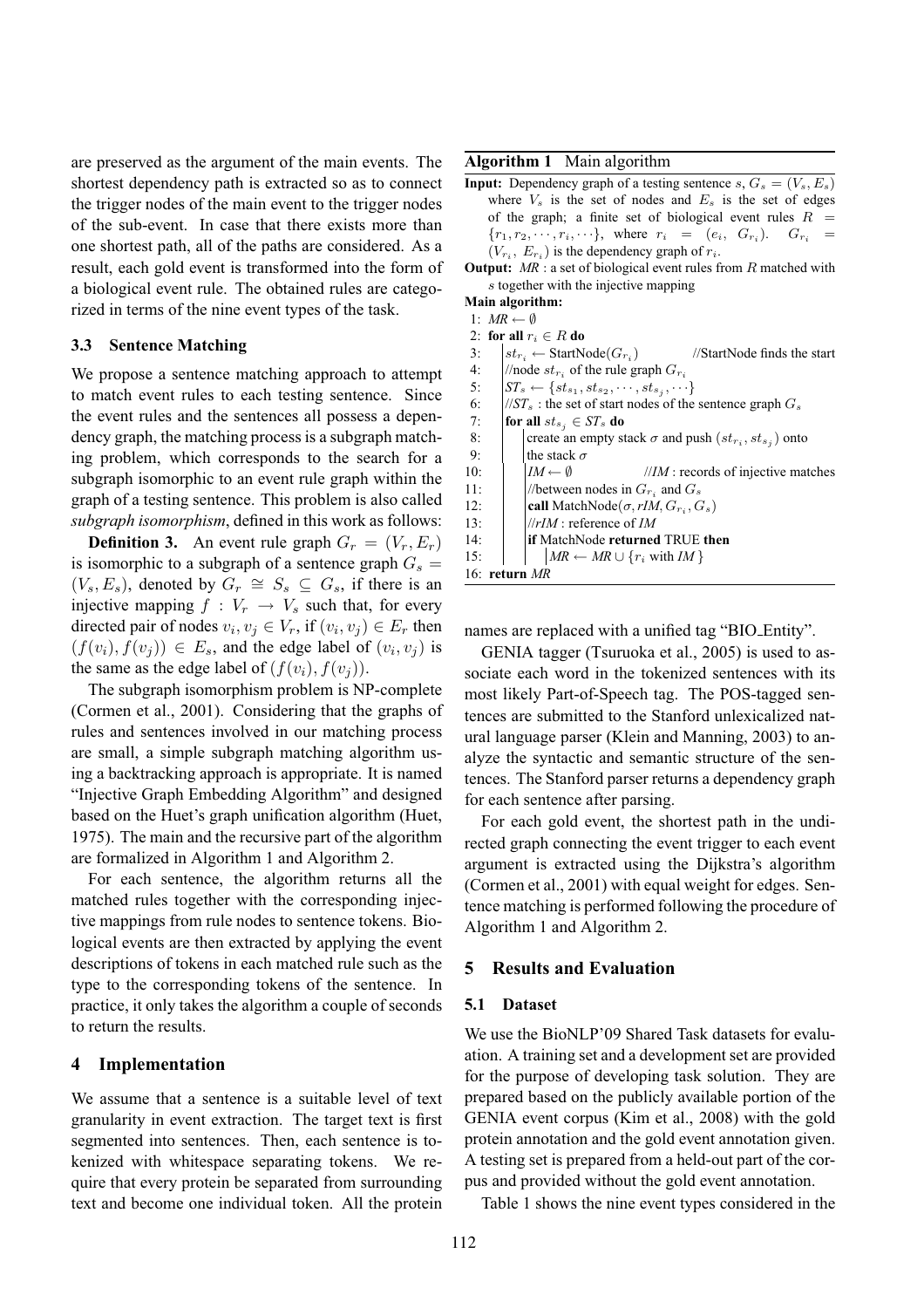| <b>Algorithm 2</b> Recursive subroutine                                                        |  |  |  |  |  |
|------------------------------------------------------------------------------------------------|--|--|--|--|--|
| <b>Recursive subroutine:</b> MatchNode( $\sigma$ , rIM <sub>parent</sub> , $G_{r_i}$ , $G_s$ ) |  |  |  |  |  |
| 1: $IM_{current} \leftarrow IM_{parent}$<br>//assign $IM_{parent}$ from the                    |  |  |  |  |  |
| 2: //parent level to the current $IM_{current}$                                                |  |  |  |  |  |
| 3: while stack $\sigma$ is not empty do                                                        |  |  |  |  |  |
| 4:<br>pop node pair $(v_r, v_s)$ from stack $\sigma$                                           |  |  |  |  |  |
| 5:<br>if an injective match between $v_r$ and $v_s$ already exists                             |  |  |  |  |  |
| 6:<br>in $IM_{current}$ then                                                                   |  |  |  |  |  |
| 7:<br>do nothing                                                                               |  |  |  |  |  |
| 8:<br>else if an injective match is possible between $v_r$ and                                 |  |  |  |  |  |
| 9:<br>$v_s$ then                                                                               |  |  |  |  |  |
| 10:<br>$ IM_{current} \leftarrow IM_{current} \cup \{$ the match between                       |  |  |  |  |  |
| 11:<br>$ v_r \text{ and } v_s $                                                                |  |  |  |  |  |
| 12:<br>else                                                                                    |  |  |  |  |  |
| 13:<br>return FALSE                                                                            |  |  |  |  |  |
| 14:<br>for all edges $e_r$ adjacent to node $v_r$ in $G_{r_i}$ do                              |  |  |  |  |  |
| 15:<br>let $(v_r, n_r)$ be the edge $e_r$                                                      |  |  |  |  |  |
| 16:<br>for all edges $e_s$ adjacent to node $v_s$ in $G_s$ do                                  |  |  |  |  |  |
| 17:<br>let $(v_s, n_s)$ be the edge $e_s$                                                      |  |  |  |  |  |
| 18:<br>if $e_r$ and $e_s$ share a same direction and                                           |  |  |  |  |  |
| possess identical edge labels then<br>19:                                                      |  |  |  |  |  |
| $S \leftarrow S \cup n_s$<br>$\frac{1}{S}$ : the set of candidate<br>20:                       |  |  |  |  |  |
| //nodes for matching $n_r$<br>21:                                                              |  |  |  |  |  |
| 22:<br>for all $n_s \in S$ do                                                                  |  |  |  |  |  |
| if an injective match between $n_r$ and $n_s$<br>23:                                           |  |  |  |  |  |
| 24:<br>already exists in $IM_{current}$ then                                                   |  |  |  |  |  |
| 25:<br>go to Line 14 and proceed with next edge $e_r$                                          |  |  |  |  |  |
| 26:<br>else if an injective match is possible between                                          |  |  |  |  |  |
| 27:<br>$n_r$ and $n_s$ then                                                                    |  |  |  |  |  |
| 28:<br>$\sigma_n \leftarrow \sigma$<br>//copy $\sigma$ to a new stack $\sigma_n$               |  |  |  |  |  |
| push $(v_r, v_s, n_r, n_s)$ onto the stack $\sigma_n$<br>29:                                   |  |  |  |  |  |
| 30:<br>call MatchNode $(\sigma_n, rIM_{current}, G_{r_i}, G_s)$                                |  |  |  |  |  |
| $\sqrt{ r}$ <i>M</i> <sub>current</sub> : reference of <i>IM</i> <sub>current</sub><br>31:     |  |  |  |  |  |
| 32:<br>if MatchNode returned TRUE then                                                         |  |  |  |  |  |
| 33:<br>$IM_{parent} \leftarrow IM_{current}$                                                   |  |  |  |  |  |
| 34:<br>//update $IM_{parent}$ using $IM_{current}$                                             |  |  |  |  |  |
| 35:<br>return TRUE<br>36:                                                                      |  |  |  |  |  |
| return FALSE                                                                                   |  |  |  |  |  |
| 37:<br>$IM_{parent} \leftarrow IM_{current}$                                                   |  |  |  |  |  |
| 38: return TRUE                                                                                |  |  |  |  |  |

shared task. Since these types are all related to protein biology, they take proteins (P) as their theme. Regulation events always take a theme argument and, when expressed, also a cause argument. As a unique feature of the shared task, regulation events may take another event (E), namely sub-event, as its theme or cause.

# **5.2 Rule Induction Results**

For training data, only sentences that contain at least one protein and one event are considered candidates for further processing. For testing data, candidate sentences contain at least one protein. Our proposed graph matching-based method focuses on extracting biological events from sentences. Therefore, only sentencebased events are considered in this work. After removing duplicate rules, we obtained 6,435 event rules,

|                | Event type          | Primary arguments                             |
|----------------|---------------------|-----------------------------------------------|
|                | Gene_expression     | Thene(P)                                      |
| $\overline{2}$ | Transcription       | Thene(P)                                      |
| 3              | Protein_catabolism  | Then (P)                                      |
| 4              | Phosphorylation     | Thene(P)                                      |
| 5              | Localization        | Thene(P)                                      |
| 6              | Binding             | $(Thene(P))^+$                                |
| 7              | Regulation          | Theme(P/E), $(Cause(P/E))^?$                  |
| 8              | Positive_regulation | Theme(P/E), $(Cause(P/E))^?$                  |
| 9              | Negative_regulation | Theme( $P/E$ ), (Cause( $P/E$ )) <sup>?</sup> |

Table 1: Event types and primary arguments

which are distributed over nine event types.

We observed that some event rules of an event type are overlapped with rules of other event types. For instance, a Transcription rule is isomorphic to a Gene expression rule in terms of the graph representation and they also share a same event trigger token. In fact, tokens like "gene expression" and "induction" are used as event trigger of both Transcription and Gene expression in training data. Therefore, the detection of some Gene expression events is always accompanied by certain Transcription events.

In tackling this problem, we processed the rules and built a non-overlapping rule set. When the dependency graphs of two rules across different event types are isomorphic to each other and two rules share a same event trigger token, we keep the rule of the event type in which the trigger token of the rule occurs more frequent as a trigger in the training data, and remove the rule of the other event type from the set.

# **5.3 Event Extraction Results on Development Set**

The non-overlapping rule sets in terms of different combinations of matching features are then applied to the 988 candidate development sentences using our graph matching algorithm. Table 2 shows the event extraction results based on each feature.

The least specific matching criterion when matching between rules and sentences is "E", which assumes that, without checking any information about nodes, as long as edge directions and labels are the same, both edges and nodes of a rule and a sentence can match with each other. It achieves the highest recall among all the runs and captures more than half of the gold events in the sentences. However, the precision is quite low, leading to a low F-score as too many false positives are generated due to the disregard of node information.

As the strictest matching criteria, "E+P+A" requires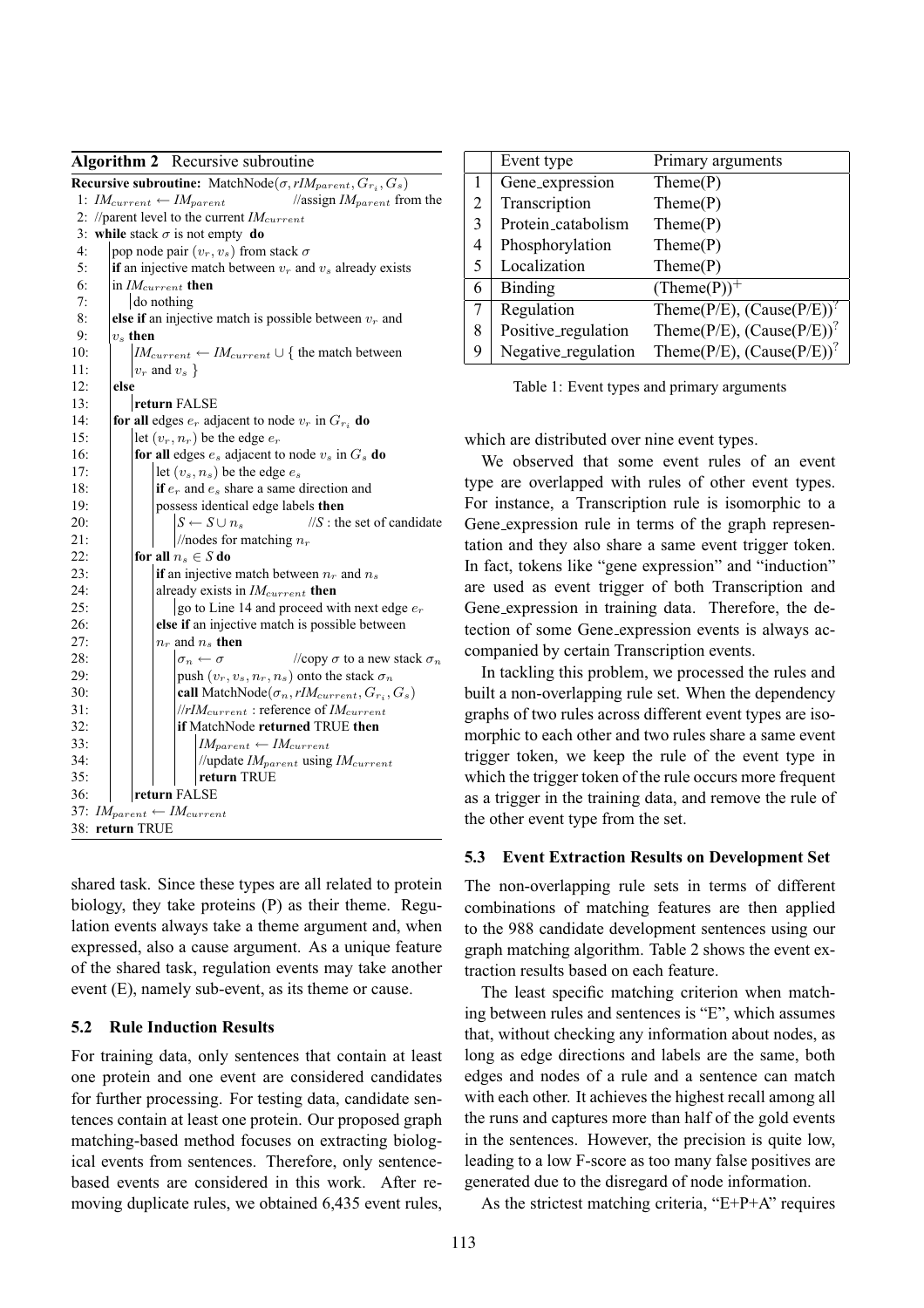that the edges  $(E)$ , the POS tags  $(P)$  and all tokens  $(A)$ be exactly the same for the edges and the nodes of a rule and a sentence to match with each other. It achieves the highest precision 69.72% and an F-score over 40%. This indicates that a certain number of biological events are described in very similar way in the literature, involving the same grammatical structures and identical contextual contents. Comparing to "P+A", adding the edge features improves the overall precision of event extraction by a large margin, nearly 13%. "E+P+T" requires that edge directions and labels of all edges be identical, POS tags of all tokens be identical, and tokens of only event triggers (T) be identical. It achieves better performance than "E+P+A" when relaxing the matching criteria from all tokens being the same to only event trigger tokens having to be identical. The best 2 of the first 6 runs in Table 2 are "E+P+T" and "P+A".

Next, we attempted to relax the matching criterion of POS tags for nouns and verbs. For nouns, the plural form of nouns is allowed to match with the singular form, and proper nouns are allowed to match with regular nouns. For verbs, past tense, present tense and base present form are allowed to match with each other. Further, the event trigger tokens are stemmed to their root forms allowing the trigger tokens derived from a same root word to match. "E+P\*+T\*" and "P\*+A+T\*" in Table 2 demonstrate the improved performance to the above best two runs. These modifications improve the recall but produce many incorrect events, leading to only a small increase on the overall F-score.

| Feature         | Prec.(%) | $Recall(\%)$ | $F-score(\%)$ |
|-----------------|----------|--------------|---------------|
| E               | 1.22     | 52.26        | 2.38          |
| $E+P$           | 2.23     | 45.33        | 4.25          |
| $E+P+A$         | 69.72    | 28.06        | 40.02         |
| $E+P+T$         | 58.85    | 31.02        | 40.63         |
| $P+A$           | 57.00    | 32.53        | 41.42         |
| $P+T$           | 40.65    | 36.95        | 38.71         |
| $E+P^*+T^*$     | 50.86    | 34.71        | 41.26         |
| $P^* + A + T^*$ | 51.51    | 35.22        | 41.84         |

Table 2: Event extraction of non-overlapping set on development set using different features

#### **5.4 Event Extraction Results on Testing Set**

We decided to conduct four runs on the testing sentences in terms of 4 features: "E", "E+P+A", "E+P\*+T\*" and "P\*+A+T\*". For "E" and "E+P+A", aiming to investigate the highest recall and precision on the testing sentences that can be achieved by our

method. Table 3 gives the event extraction results on the 1,670 testing sentences in terms of the 4 features.

| Feature         | Prec. $(\% )$ | $Recall(\%)$ | $F-score(\%)$ |
|-----------------|---------------|--------------|---------------|
| E.              | 0.84          | 52.17        | 1.65          |
| $E+P+A$         | 58.64         | 26.02        | 36.05         |
| $E+P^*+T^*$     | 41.77         | 33.66        | 37.28         |
| $P^* + A + T^*$ | 39.61         | 32.18        | 35.51         |

Table 3: Event extraction of non-overlapping set on testing sentences using different features

" $E+P^*+T^*$ " achieves the best overall F-score of 37.28% among all the runs. Similarly to the development set, the highest precision 58.64% on the testing sentences is achieved by the strictest matching criteria "E+P+A". The highest recall  $52.17\%$  is obtained by the least specific matching criterion "E", indicating that a large amount of biological events is described in quite different grammatical structures in the literature. Although "P\*+A+T\*" produced the best performance on the development set, it does not perform as well on the testing set. This clearly suggests that when requiring every token to be exactly the same for matching nodes of a rule and a sentence, the event rules have less stable generalization power to capture the underlying events.

Table 4 gives the performance comparison of our method with top-performing teams in the task. The official evaluation shows that our best results would rank 6th in extracting biological events in the testing data compared to the results of the 24 participating teams.

| Team              | Prec. $(\%)$ | $Recall(\%)$ | $F-score(\%)$ |
|-------------------|--------------|--------------|---------------|
| UTurku            | 58.48        | 46.73        | 51.95         |
| <b>JULIELab</b>   | 47.52        | 45.82        | 46.66         |
| ConcordU          | 61.59        | 34.98        | 44.62         |
| UT+DBCLS          | 55.59        | 36.90        | 44.35         |
| <b>VIBGhent</b>   | 51.55        | 33.41        | 40.54         |
| <b>DalhousieU</b> | 41.77        | 33.66        | 37.28         |
| UTokyo            | 53.56        | 28.13        | 36.88         |
| <b>UNSW</b>       | 45.78        | 28.22        | 34.92         |

Table 4: Performance comparison with participating teams

## **6 Conclusion and future work**

We use dependency graphs to automatically induce biological event rules from annotated events. These rules are then used to extract biological events from the literature. The extraction process is treated as a subgraph matching problem to search for the graph of an event rule within the dependency graph of a sentence. We